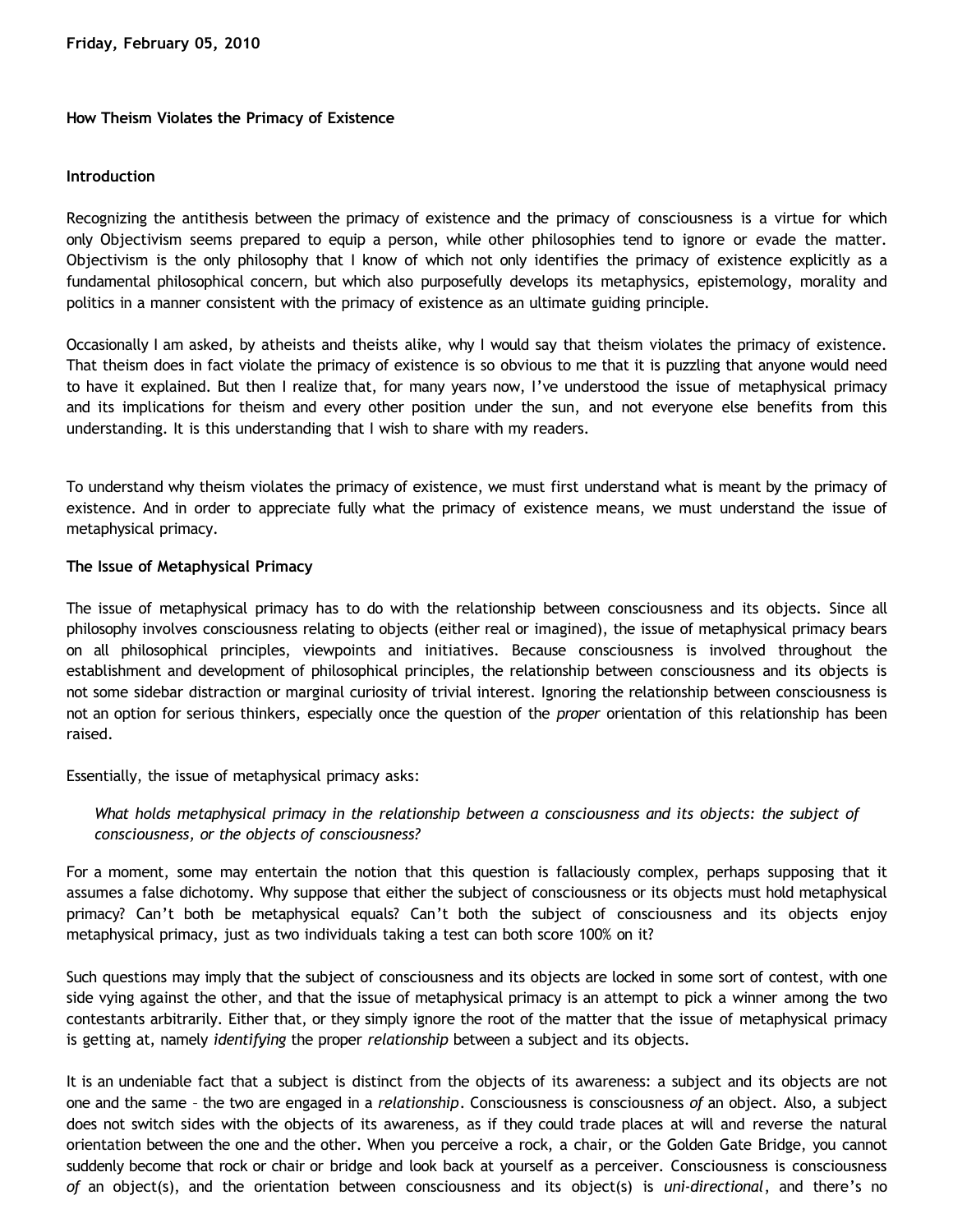reversing this orientation. A person cannot transfer his consciousness to his objects, such that he becomes the object of his consciousness, and the subject of his consciousness is now what used to be its object. The relationship between a subject and its objects is *contextually static*.

Additionally, the relationship between a subject and its objects is not a relationship of equals. The subject is distinct from its objects, and the subject has certain abilities and capacities which its objects qua objects do not have in the context of their relationship together, even if some of those objects happen to be other conscious individuals (i.e., other persons). When you perceive a mountain or pair of scissors, it is *you* as the *subject* who is perceiving these objects. In the context of this relationship, the subject *attends* to its objects.

Another option, chosen (albeit implicitly) by most philosophies, is to suppose that the *subject* of consciousness holds metaphysical primacy over its objects. This is known as the *primacy of consciousness*, or as the *primacy of the subject* metaphysics, since it grants metaphysical primacy to the *subject* of consciousness over its objects. This is the view that the *objects* of consciousness *conform* to the *subject* of consciousness, that the *subject* of consciousness holds the "upper hand" in its relationship with the objects of its awareness. The primacy of consciousness entails that the objects of one's awareness *depend* in some way on the subject of awareness, either for their very existence (e.g., the subject of consciousness *creates* them, either from existing material or "ex nihilo"), for their identity (e.g., the subject of consciousness *makes* its objects of its awareness *what* they are), and/or for their capacity to act (e.g., the subject of consciousness *controls* what its objects do or can do). An attempt to apply the primacy of consciousness *consistently* would involve all three aspects, holding that objects are created by an act of consciousness, that their identities are assigned to them based on choices made by the creating consciousness, and that the abilities or " potentialities" possessed by objects are given to those objects by a ruling consciousness. (Sound familar?)

The final option (as if it were avertible) is the *primacy of existence*. Where the primacy of consciousness holds that the *subject* of consciousness calls all the shots with respect to the existence, identity and/or causal potentiality of its objects, the primacy of existence is the recognition that existence *exists independent of consciousness*, that the objects of one's consciousness are what they are independent of conscious activity, that the task of consciousness is neither to create the objects of its awareness, assign identities to them, nor dictate what they can or cannot do, but to *perceive* and *identify* its objects. While the primacy of consciousness holds that the objects *conform* to consciousness, the primacy of existence is the recognition that objects do *not* conform to consciousness. The primacy of existence is the recognition that the objects of one's awareness exist *independent* of one's awareness of them, that the things one perceives are what they are regardless of what he would *prefer* or *wish* them to be.

I agree entirely with Porter when he states:

I think the primacy of existence is the most important issue in philosophy. I think it's the real axiom of Objectivism. (*Ayn Rand's Theory of Knowledge*, p. 198)

The difference between the primacy of existence and the primacy of consciousness, is the difference between *objectivity* and *subjectivism*. The primacy of existence is the recognition that the *objects* of consciousness exist and are what they are independent of the conscious activity by which the *subject* is aware of them, and thus represents the *objective* orientation between a subject and its objects. The primacy of consciousness is essentially a fantasy which seeks to reverse the proper orientation between a subject and its objects, attributing to the *subject* the power to conform its objects to its intentions, either for their very existence (the subject "creates" its own objects), for their natures (the subject "assigns" its objects their identity), and/or for their activity (the subject "controls" what its objects do). This represents the *subjective* orientation between a subject and its objects.

# **Theism and Metaphysical Primacy**

One of my readers asked the following:

I understand the primacy of existence as objects of consciousness hold primacy over the subjects and the primacy of consciousness affirming the opposite. But I do not see the problem in affirming that existence exists, existence has metaphysical primacy and that God exists. Where lies the violation in asserting that existence exists and so does God?

Questions such as this suggest to me that the one posing it either does not really grasp what the issue of metaphysical primacy deals with, or that he is not integrating what the issue of metaphysical primacy addresses with what theism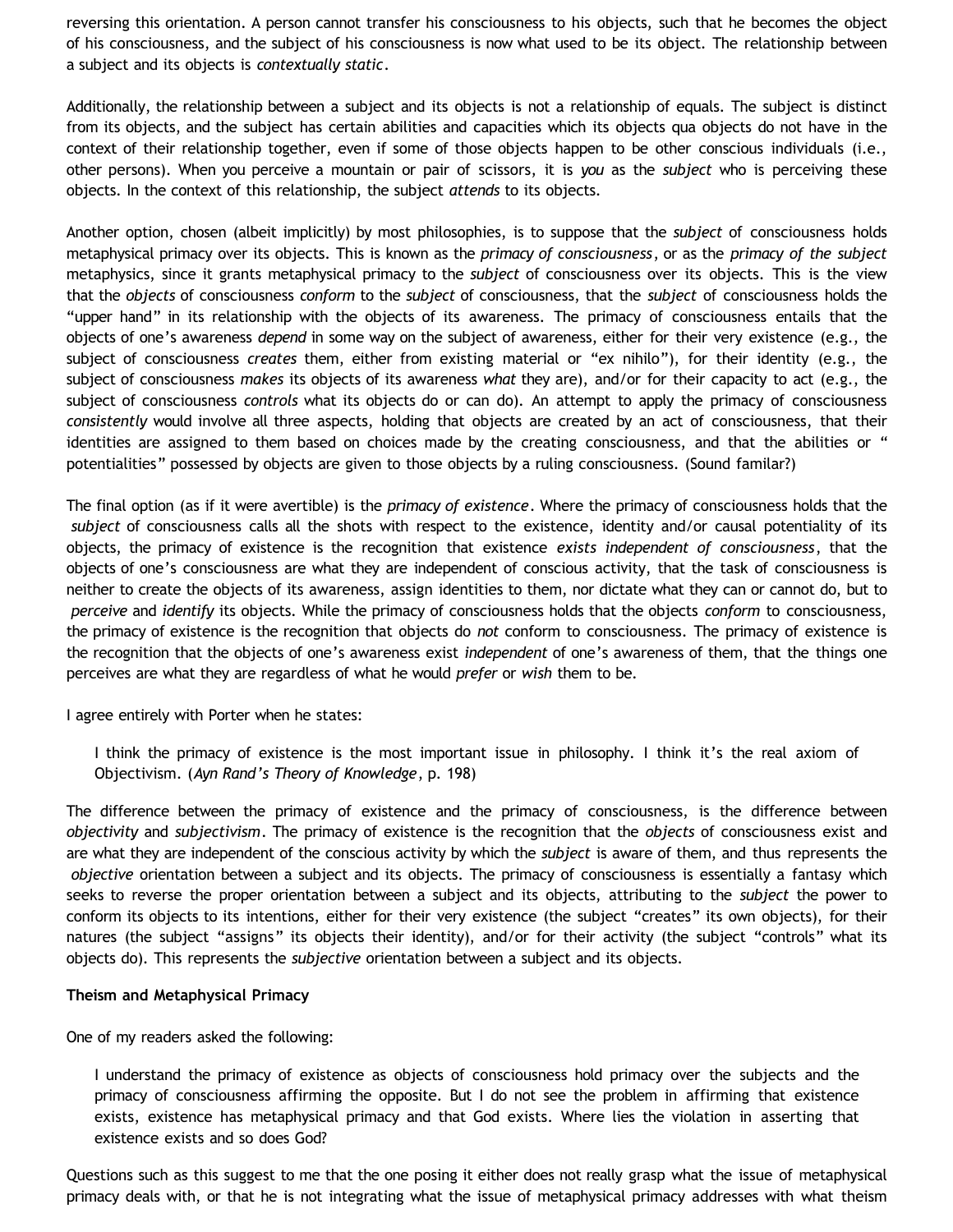entails.

Even though many theists do not explicitly identify consciousness as one of the primary characteristics which they attribute to their god (many defenders of theism gravitate to higher abstractions when speaking of their god, such as aseity, cotermineity of their god's being with its self-consciousness, immutability, infinity, unity, etc.), it is clear from what they say about their god that they do in fact hold it to be a *conscious* being. In fact, they typically tend to take the assumption that their god is conscious completely for granted, for it is vital to just about everything else they claim about their god. According to what theists say, their god knows, sees, judges, gets angry, expresses joy, loves, commands, plans, determines, experiences pleasure, wishes, etc. All these actions are actions requiring consciousness. Indeed, it would be quite unusual if a theist were to affirm a god which performs all these actions but which is not at the same time conscious of anything. Christian apologists of the Vantillian tradition emphatically dismiss rival religions for not consistently embracing what they call a "personal" deity, i.e., a deity which is self-aware. A non-conscious deity would be what they call an "impersonal" being (cf. John Frame, *Apologetics to the Glory of God*, p. 34f).

Since theism entails belief in a deity which is *conscious*, the question raised by the issue of metaphysical primacy has us focus on the relationship between the deity as a conscious subject, and any objects it is said to be conscious of (either by perception or by some other means). When we consider the orientation which theism attributes to the relationship between its god as a conscious subject and any objects it is said to be conscious of, the question becomes:

*Does this relationship resemble the primacy of existence, or the primacy of consciousness?*

Simply stating that the deity in question possesses consciousness, is not enough to answer this question. We need more information. We need to know more about what theists say about their god. Statements like the following indicate in no uncertain way the orientation which theists have in mind for their god in its relationship as a subject of consciousness to any objects it is supposedly aware of:

Christianity holds that God is the creator of every fact... *God's thought is placed back of every fact.* (Cornelius Van Til, *Christian Theistic-Evidences*, p. 88; quoted in Bahnsen, *Van Til's Apologetic: Readings & Analysis*, p. 378)

God wills, that is, creates the universe. God wills, that is, by his providence controls the course of development of the created universe and brings it to its climax. (Cornelius Van Til, "Apologetics," 1959)

We now know that the world exists simply because God wills it. (Cornelius Van Til, "The Election of All Men in Christ," *The Great Debate Today*, 1970)

Fact: God willed the universe into being. Fact: He willed the universe into being by simply speaking it into existence instantaneously. References: Psalm 33:6,9 Psalm 148:5 Hebrews 11:3 Thought: He did not have to speak in order to create, but He did. God could have just thought the universe into being. Instead, He spoke it into being. He used His word to create. ([Lesson 6: The Seven Days of Creation: A Deeper Study of Gen. 1:1 to](http://www.shirleyassembly.com/biblestudies/genesis/Lesson6deepersevendaysofcreation.pdf) [2:3](http://www.shirleyassembly.com/biblestudies/genesis/Lesson6deepersevendaysofcreation.pdf))

God is Creator of everything, this vast universe. All was created by His Word. He spoke it into being. It is written: (Genesis 1:3) And God said... and it was so. His Word is powerful... God's Word spoke the universe into being. His Word is powerful beyond our comprehension. (Terrell Smith, [What Do Christians Believe?](http://www.answering-islam.org/Basics/god.html))

All things came into being through the will of God. It was God's pleasure that the universe and everything in it be created. (Mike Scott, [Can you explain why God created the universe?](http://www.scripturessay.com/article.php?cat=&id=97))

God's will is the final and exclusively determinative power of whatsoever comes to pass. The nature of any created thing is what it is because of an act of determination in relation to it on the part of God. (Jack Cottrell, [Sovereignty and Free Will](http://www.dabar.org/SemReview/sovfrwill.html))

God is active in history by definition of who He is, He has created everything and is present with it, controls it, and exercises authority over it to reveal Himself to the praise of His glorious grace. Every fact, and therefore every fact of history, is a fact created by Christ for Christ. (Chris Bolt, "Redemption in Apologetics," *The Portable Presuppositionalist*, p. 180)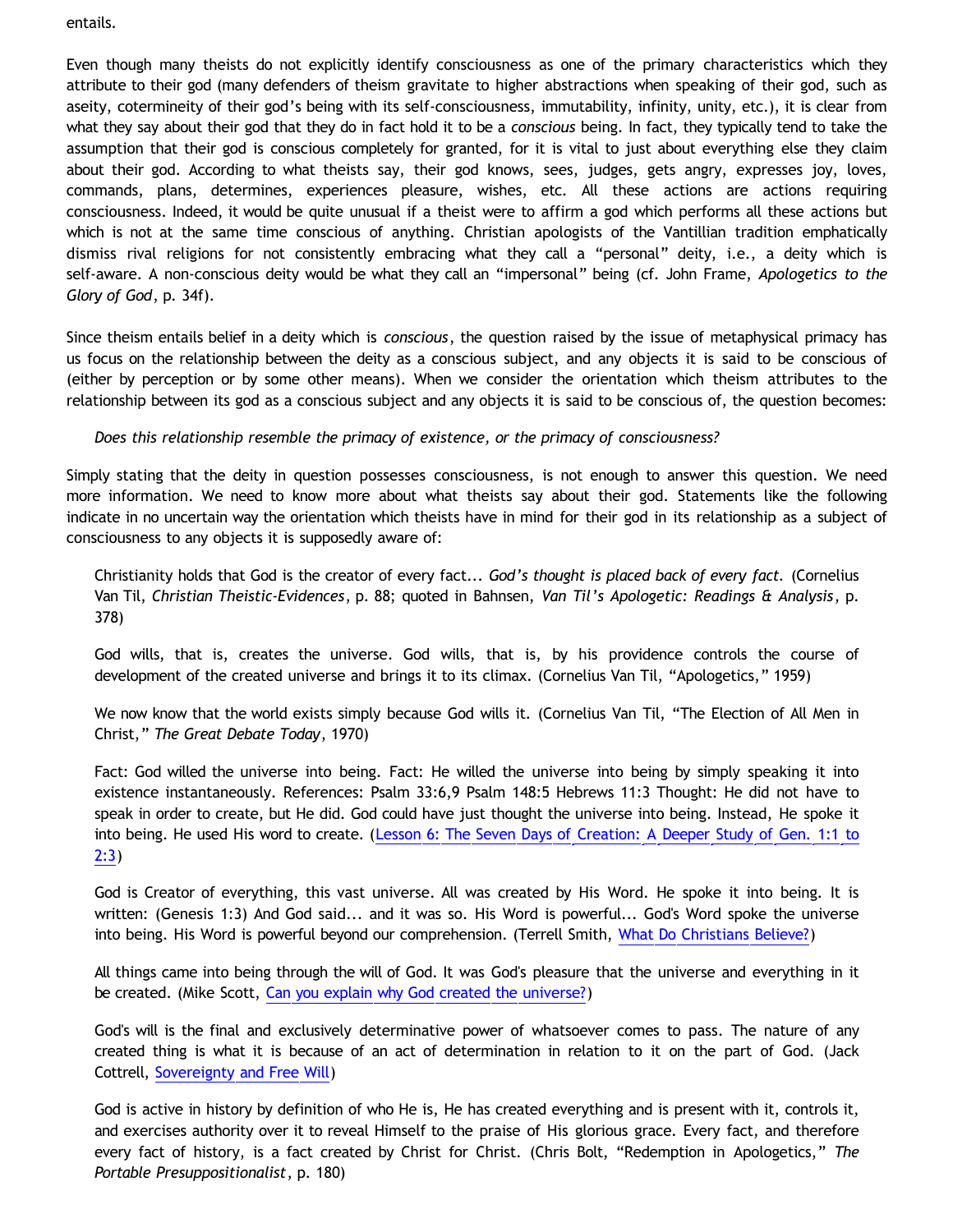Every fact is what it is because God has said it is what it is. (Ibid., p. 162)

Clearly, not only is the "God" characterized by these and similar statements supposed to be a *conscious* being (possessing a *will*, capable of *thought*, able to *speak*, etc.), these descriptions unmistakably grant metaphysical primacy to the consciousness of "God" over any objects it is said to be aware of. It "creates" its objects by simply *willing* them into existence, its "thought" is "placed back of every fact," its intentions "control" everything it is conscious of, etc.

### **"Dude, Where's the Violation?"**

I'll show you.

Since any claim about reality implicitly affirms the primacy of existence (the recognition that existence exists independent of consciousness), any assertion that a god exists performatively contradicts itself by virtue of its implicit affirmation of the primacy of existence on the one hand (as a precondition for intelligibly making any statement about reality) and the primacy of consciousness on the other (as the fundamental orientation entailed by theism in the subject-object relationship).

In response to the question "Where lies the violation in asserting that existence exists and so does God?", recall the the point I made in my blog [The Axioms and the Primacy of Existence](http://bahnsenburner.blogspot.com/2006/12/axioms-and-primacy-of-existence.html), namely that the axiom of existence ("existence exists") is "not the only axiom, that it is not a recognition that remains isolated from other recognitions." To say "existence exists" implies the axiom of consciousness, for one would have to be conscious in order to say this. Affirming both the axiom of existence and the axiom of consciousness in turn implicitly affirms the primacy of existence: *Existence exists independent of consciousness*.

So in making the statement "existence exists and so does God," one is in fact declaring "existence exists independent of consciousness, and so does this consciousness upon which existence depends," which is a direct self-contradiction. It affirms on the one hand, explicitly, that existence exists independent of consciousness (of *any* consciousness), and on the other – in the very same breath – it affirms the existence of a consciousness *on which existence depends*. For as we saw in the quotes above, "God" is characterized as a consciousness which *creates* all existence distinct from itself *by an act of will*. Thus not only does this position affirm a contradiction at the level of metaphysical primacy, it also leads to the irresolvable [problem of divine lonesomeness](http://bahnsenburner.blogspot.com/2008/07/before-beginning-problem-of-divine.html).

Theists who resist this criticism can test it for themselves. Let them ask themselves the following question:

*When you affirm that your god exists, are you presupposing that your god exists independent of your own consciousness? Or, are you saying that your god exists only as a feature of your own psychology, as a figment of your imagination, that the existence of "God" ultimately depends on your own consciousness?*

Typically theists can be expected to affirm the former of the two: that their god is an independently existing being, that its existence does not depend on the theist's or any other "creature's" awareness, knowledge, feelings, imagination, that it has its own will and makes its own choices, etc. In this way, theists are making use of the primacy of existence in the very affirmation of their god's existence: they are attempting to make a statement about reality which supposedly obtains independent of their own conscious activity. Thus they implicitly assume the primacy of existence by simply affirming the alleged truth of their god-belief.

But *what is it* that they are affirming? They are affirming the existence of a consciousness upon which existence depends. In other words, in the very content of the god-belief claims which they assert, they are affirming the primacy of consciousness – the very opposite of the primacy of existence, a principle which they need in order to make their god-belief claims sensible by any measure.

In this way, theists are directly contradicting themselves whenever they affirm their god's existence. They implicitly affirm the primacy of existence in the very act of asserting their god-belief claims, and they expressly affirm the primacy of consciousness in the very *content* of their god-belief claims.

#### **The Book of Evasions**

In an exchange between myself and presuppositionalist Chris Bolt (see the comments section of my blog [Can the Water](http://bahnsenburner.blogspot.com/2009/09/can-water-in-my-drinking-glass-turn.html)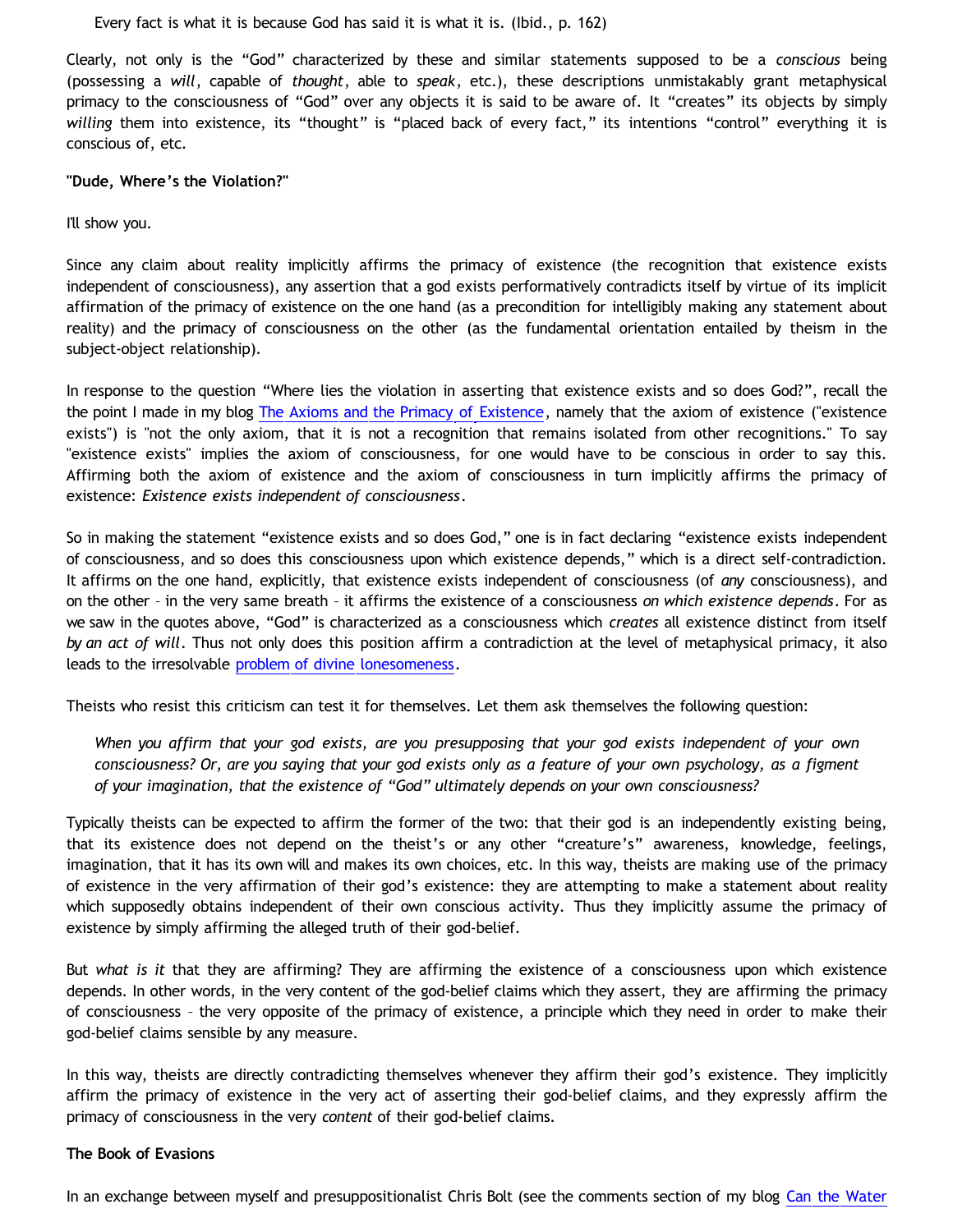[in My Drinking Glass Turn into Merlot?](http://bahnsenburner.blogspot.com/2009/09/can-water-in-my-drinking-glass-turn.html)), I had asked him if he disputes the truth of the Objectivist axioms, which I listed specifically for him to see.

In contemplating the axiom of existence, Bolt stated:

Do I believe that something exists? Yes, God exists, for example.

When I wrote in my blog [Chris Bolt on Hume and Induction](http://bahnsenburner.blogspot.com/2009/10/chris-bolt-on-hume-and-induction.html) in response to Bolt's statement, pointing out that

just by saying 'God exists,' Bolt performatively contradicts himself. He makes use of the primacy of existence while affirming a claim which denies the primacy of existence.

Bolt responded in a comment accusing me of "begging the question with respect to the truth of the Objectivist worldview."

But Bolt is mistaken here. As I explained, I am simply being *consistent* with the Objectivist worldview, noting that "the only alternative to Objectivism, is some sort of *subjectivism*." I cited presuppositionalism's own champion, Greg Bahnsen, to help him understand. Bahnsen states:

"Circularity" in one's philosophical system is just another name for "consistency" in outlook throughout one's system. That is, one's starting point and final conclusion cohere with each other. (*Van Til's Apologetic: Readings & Analysis*, p. 170n.42)

I do not expect that Bolt would disagree here, and in his comments, he expressed no disagreement with this so far as I could see. Certainly I don't think he would think that I should be inconsistent with my position. Indeed, if I had stated that Bolt was *not* performatively contradicting himself when he says "God exists," he could then legitimately accuse me of being inconsistent with my worldview's fundamentals. But in stating this recognition, I am in no way "begging the question," as should be clear from the points which I have presented above.

Bolt did give a reason why he thinks I am wrong to point out the self-contradiction in the claim "God exists." Indeed, he stated that my objection

takes the 'primacy of existence' and attempts to apply it to a foreign worldview.

But this, too, is mistaken. Bolt seeks to evade my critique of theism from the primacy of existence by arguing that the concept of the primacy of existence is "foreign" to Christianity. While it is true that the primacy of existence is " foreign" to Christian thought (indeed, this is a significant admission on Bolt's part), this fact by itself does nothing to diminish the pertinence of my critique. Even Bolt must realize that consciousness is real and that there is a relationship between consciousness and its objects, regardless of the specifics of one's particular belief system. A belief system is something one holds in his consciousness. So just by acknowledging that one has a belief system, he is admitting to the fact that he possesses the faculty of consciousness.

As we saw above, the issue of metaphysical primacy seeks to identify the proper orientation between the subject of consciousness and its objects. Unless Bolt denies the reality of consciousness, he must surely recognize that there is a relationship between consciousness and its objects, since consciousness is consciousness *of* some thing, whether he believes in a god or not. Belief in the Christian god – since it requires consciousness (belief being an activity performed by consciousness) – does not exempt one's consciousness from its need for an object, nor does it provide an escape from the fact that consciousness implies a relationship between itself and its objects.

So the "you're arguing from a foreign worldview" objection fails, since there is no such thing as a consciousness without anything to be conscious of. As Ayn Rand pointed out:

a consciousness with nothing to be conscious of is a contradiction in terms. (*Atlas Shrugged*, [Galt's Speech](http://jvwisdom.com/jv/joint-venture-videos/john-galt-speech.html))

Unless Mr. Bolt wants to embrace a contradiction in terms, he must acknowledge that consciousness naturally has an object. And if he acknowledges that consciousness has an object, then he must acknowledge that there is a relationship between consciousness and its object – that consciousness is consciousness *of* an object. And if he acknowledges this, he must acknowledge that there is a proper orientation between consciousness and its objects, that since consciousness is consciousness *of* an object, the object of consciousness holds metaphysical primacy over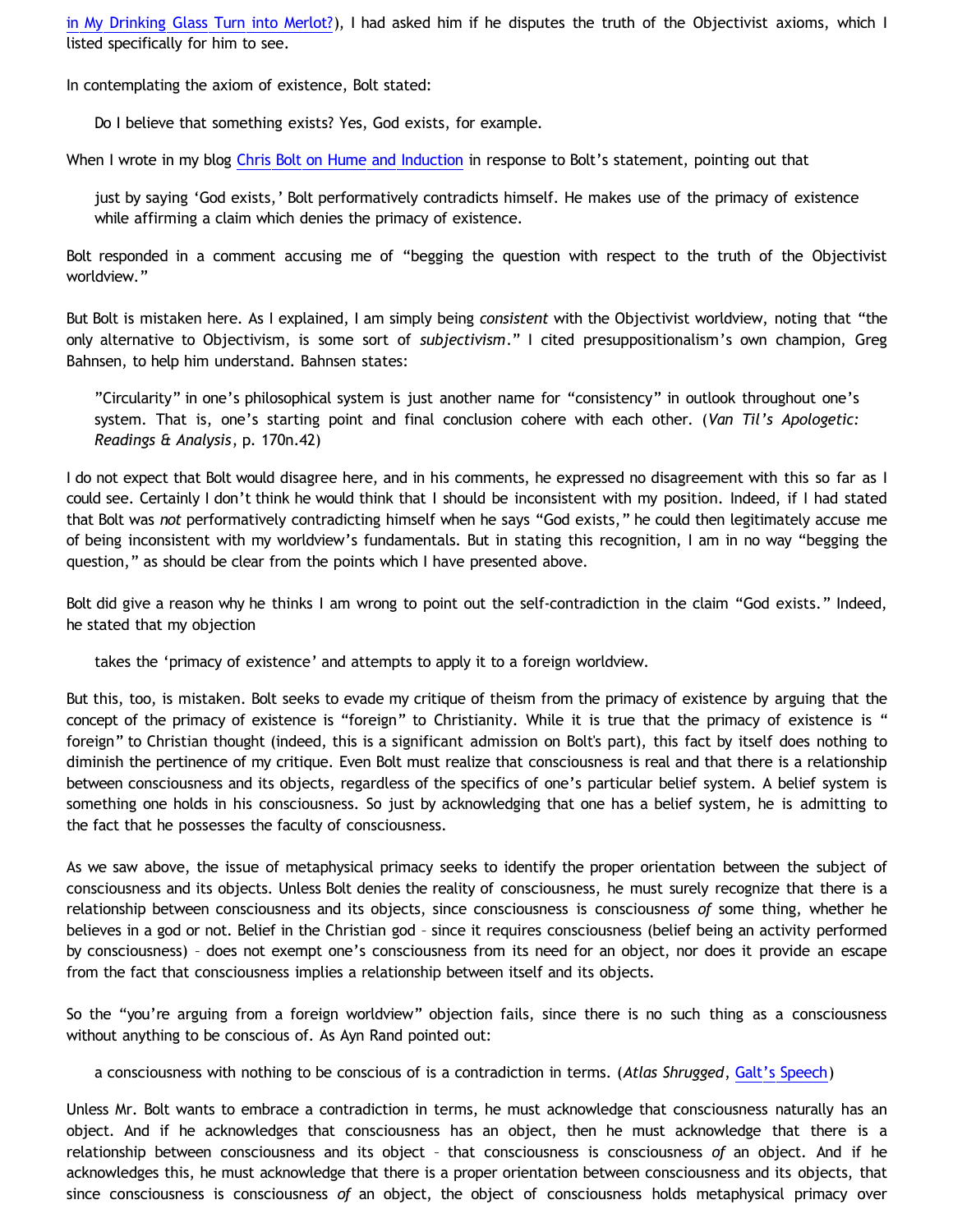consciousness: it is what it is *independent of conscious activity*. A rock is what it is independent of one's knowledge of it; an event occurred even if someone does not know about it; a person is who he is regardless of how others judge him. Even a Christian would say that his god exists even if no one believes in it, wouldn't he?

That's the primacy of existence. By supposing that something exists and is what it is even if people don't believe it, an individual is informing his supposition with the primacy of existence.

There is no escape from this, because there is no escape in human cognition from the facts that consciousness is consciousness of an object and that there is a relationship between consciousness and its objects. The "foreign worldview" retort is a dodge that simply does not and cannot succeed. To invoke it is to assume the truth of the primacy of existence: it is an attempt to identify the state of affairs as they are supposed to exist independent of anyone's wishing, emotions, protestations, errors in judgment, evasions, etc. The retort itself makes use of the very principle it is trying to dismiss.

### Bolt also stated:

Perhaps more importantly, there is no explanation here of how affirming that God exists denies the primacy of existence.

Apparently Bolt had not availed himself to any of the items in the reading list which I provide below (all of which had been written and posted either to [my blog](http://bahnsenburner.blogspot.com/) or to [my website](http://katholon.com/writings.htm) well before he made his comment). He also now has the points which I made above to help him understand.

### **Related reading:**

[The Primacy of Existence: A Validation](http://katholon.com/poe.htm)

[The Axioms and the Primacy of Existence](http://bahnsenburner.blogspot.com/2006/12/axioms-and-primacy-of-existence.html)

[Theism and Subjective Metaphysics](http://bahnsenburner.blogspot.com/2006/12/theism-and-subjective-metaphysics.html)

[The Inherent Subjectivism of God-Belief](http://bahnsenburner.blogspot.com/2008/12/inherent-subjectivism-of-god-belief.html)

[A Reply to Tenant on Theistic Foundationalism vs. the Objectivist Axioms](http://bahnsenburner.blogspot.com/2008/10/reply-to-tennant-on-theistic.html)

[Dodging the Subject-Object Relationship](http://bahnsenburner.blogspot.com/2008/06/dodging-subject-object-relationship.html)

[Confessions of a Vantillian Subjectivist](http://bahnsenburner.blogspot.com/2006/03/confessions-of-vantillian-subjectivist.html)

[God and Square Circles](http://katholon.com/squarecircles.htm)

[Bahnsen on](http://katholon.com/Bahnsen_Supernatural.htm) ["Knowing the Supernatural"](http://katholon.com/Bahnsen_Supernatural.htm)

[The Cartoon Universe of Christianity](http://katholon.com/Cartoon_Universe_of_Christianity.htm)

[The Argument from Metaphysical Primacy: A Debate](http://katholon.com/DBvPM1005.htm)

### by Dawson Bethrick

Labels: [Fundamentals](http://bahnsenburner.blogspot.com/search/label/Fundamentals), [Metaphysics](http://bahnsenburner.blogspot.com/search/label/Metaphysics), [Objectivism](http://bahnsenburner.blogspot.com/search/label/Objectivism), [Primacy of Existence](http://bahnsenburner.blogspot.com/search/label/Primacy%20of%20Existence)

*posted by Bahnsen Burner at [11:15 PM](http://bahnsenburner.blogspot.com/2010/02/how-theism-violates-primacy-of.html)*

### **26 Comments:**

### [C.L. Bolt](http://www.blogger.com/profile/15797112064238146744) said...

You saved me some work! It is a bit late. After I read it again I will have some questions for further clarity. I am not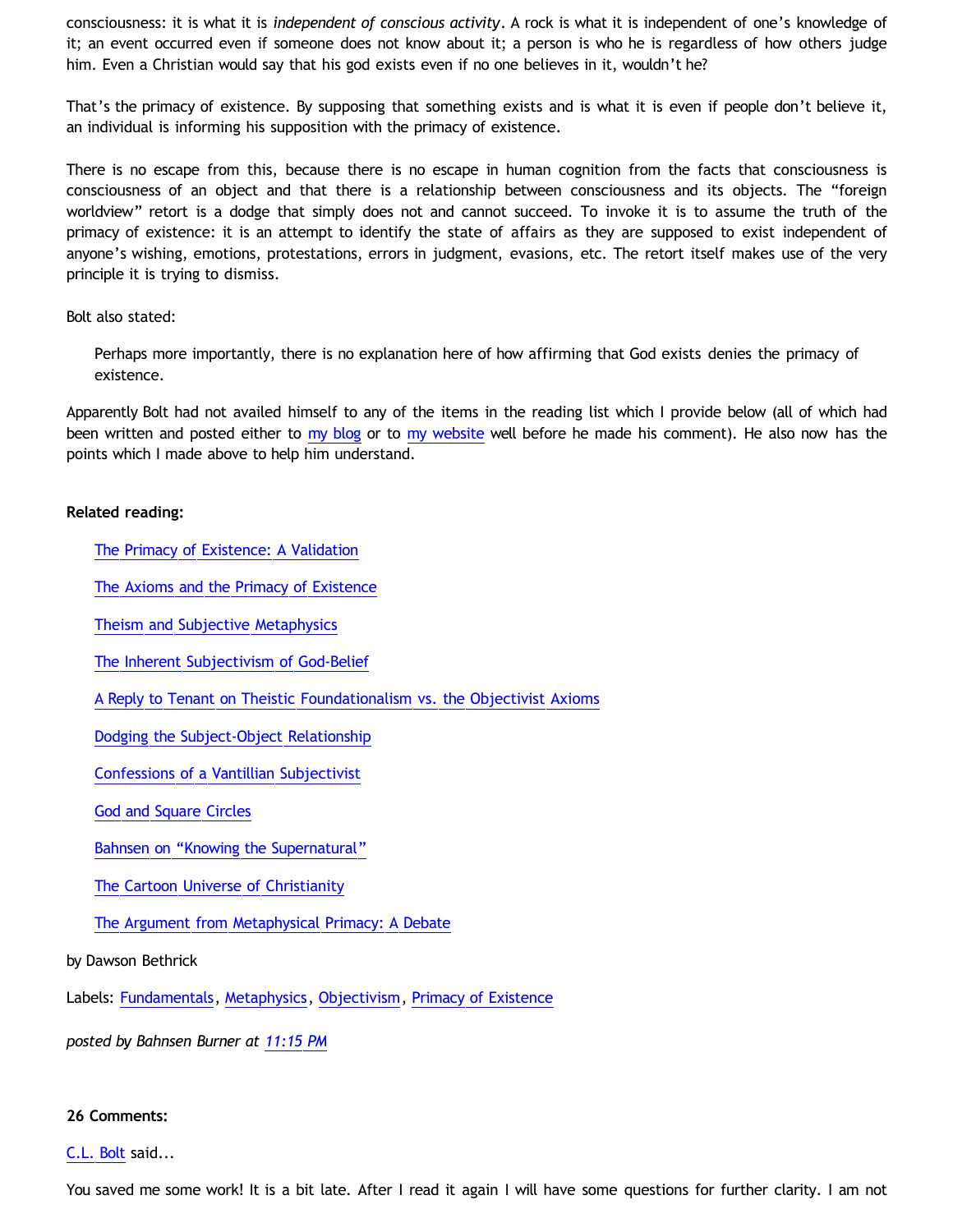sure when I will get back to read it again though.

[February 06, 2010 1:08 AM](http://bahnsenburner.blogspot.com/2010/02/2049607168721596770)

[Robert Bumbalough](http://www.blogger.com/profile/03469718358131331499) said...

Hello Mr Bethrick; I hope you and your's are well and prospering.

As I read through your latest piece, I will post my comments.

You wrote: *Consciousness is consciousness of an object(s)...*

Those who oppose Objectivism will predicate that any A=A statement is a tautology and thus unnecessary because it is obvious. However, Peikoff pointed out that all true statements are of the form X is some or all aspects of what it is, or X is X. Thus all true statements are tautologies. They are evident because the subject of thought, i.e.: the consciousness, perceives the X, i.e.: the object of thought. The objection that A=A tautologies, or consciousness is consciousness, are unnecessary is an evasion and a red herring, and instead of rebutting the Objectivist case such contentions actually support metaphysical primacy of existence because to be obvious, something must be perceived. To be perceived, there must be a dichotomy between that which does the perceiving, the subject of thought, and that which is perceived, the object of thought.

More later.

Best Wishes for your continued success

[February 06, 2010 7:53 AM](http://bahnsenburner.blogspot.com/2010/02/3130744492814101979)

[Bahnsen Burner](http://www.blogger.com/profile/11030029491768748360) said...

Hi Robert,

It's good to hear from you again, thanks for your comments.

Yes, you're right - many have sought to dismiss the axioms because of their tautological nature. And you're also right to point out what Peikoff notes: that all truths are in fact tautological. I would say that tautologies \*whose reference is to reality\* are necessarily true, because they make a statement of identity. If tautologies are "unnecessary" because they state things that are "obvious," then we can do away with things like " $2+2=4$ " and " $(19+51)-(8^*2)=54$ " and "A squared plus B squared equals C squared." These are all tautologies known as "equations." If a philosopher thinks these are "unnecessary" and "obvious" and should be abandoned, let him make his \*feelings\* known. Many "philosophers" are self-eliminating in this manner.

Besides, why is it wrong to point out the obvious, especially when so many philosophies have sought to evade the obvious?

I would not say, however, that "to be perceived, there must be a \*dichotomy\* between that which does the perceiving... and that which is perceived," but rather that there is a \*relationship\* between the subject and the object. The issue of metaphysical primacy recognizes that there is a relationship here, one that is fundamental to all cognition (and therefore to all philosophical inquiry), and the primacy of existence identifies the proper orientation in that relationship.

Regards, Dawson

[February 06, 2010 9:05 AM](http://bahnsenburner.blogspot.com/2010/02/6958931128089545242)

[Bahnsen Burner](http://www.blogger.com/profile/11030029491768748360) said...

Hi Chris,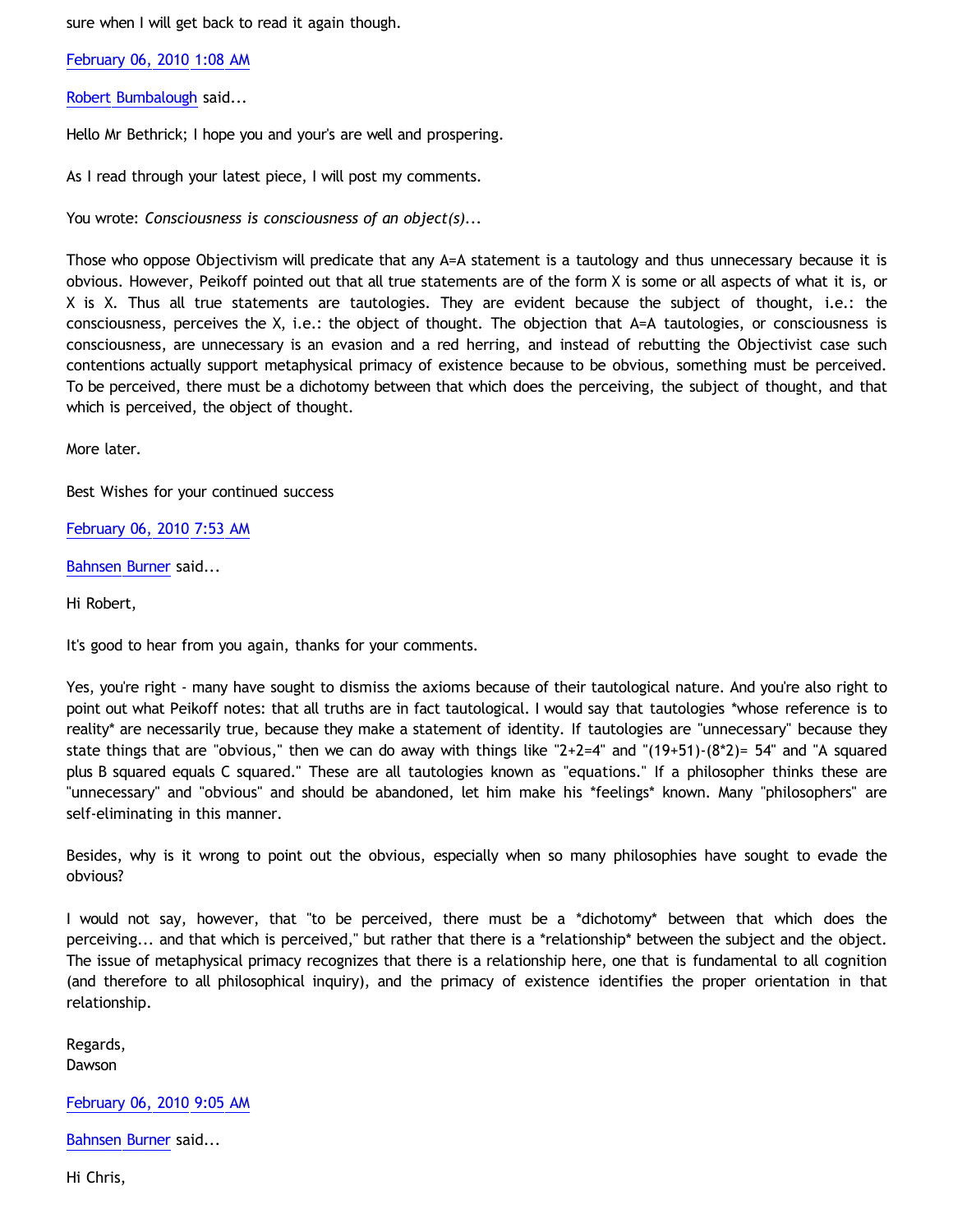Thanks for surfing on. As you contemplate what I have written, the primary questions I'd ask you to consider are the following:

*When you affirm that your god exists, are you presupposing that your god exists independent of your own consciousness? Or, are you saying that your god exists only as a feature of your own psychology, as a figment of your imagination, that the existence of "God" ultimately depends on your own consciousness?*

Your thoughts?

Regards, Dawson

[February 06, 2010 9:07 AM](http://bahnsenburner.blogspot.com/2010/02/6724714065192151467)

[Robert Bumbalough](http://www.blogger.com/profile/03469718358131331499) said...

Further to my previous comment:

Mr Bethrick wrote regarding Mr. Bolt: *Even Bolt must realize that consciousness is real and that there is a relationship between consciousness and its objects,... .*

The Objectivist Axiom of Consciousness causes or has caused some people including myself confusion. However, that confusion is alleviated by integrating the fact that the first Axiom (Existence exists.), is the broadest of concepts encompassing all that is including actions. However, all actions including consciousness, presuppose something that exists to do the action as noted by Ms Rand when she wrote:

*They proclaim that there are no entities, that nothing exists but motion, and blank out the fact that motion presupposes the thing which moves, that without the concept of entity, there can be no such concept as "motion." ~ Galt's Speech*.

Thus consciousness presupposes existence, and the predicate that God exists then forms a stolen concept fallacy. Dr Nathaniel Branden wrote about stolen concept fallacies at [http://www.nathanielbranden.com/catalog/articles\\_essays/the\\_stolen\\_concept.html](http://www.nathanielbranden.com/catalog/articles_essays/the_stolen_concept.html)

Best wishes

[February 06, 2010 9:16 AM](http://bahnsenburner.blogspot.com/2010/02/5860816503287622859)

[Robert Bumbalough](http://www.blogger.com/profile/03469718358131331499) said...

Hey Thanks Mr Bethrick

Its good to hear from you. May I post a link to your blog to my twitter followers? I got 1470 real people who follow my musings on the Forex markets, Objectivism and atheism. Some would enjoy reading you.

Thanks for pointing out that I used the word dichotomy incorrectly. The denotative meaning from dictionary.com states

di· chot· o· my

 /da? ' k?t? mi/ Show Spelled Pronunciation [dahy-kot-uh-mee] –noun, plural -mies.

1. division into two parts, kinds, etc.; subdivision into halves or pairs.

2. division into two mutually exclusive, opposed, or contradictory groups: a dichotomy between thought and action.

3. Botany. a mode of branching by constant forking, as in some stems, in veins of leaves, etc.

4. Astronomy. the phase of the moon or of an inferior planet when half of its disk is visible.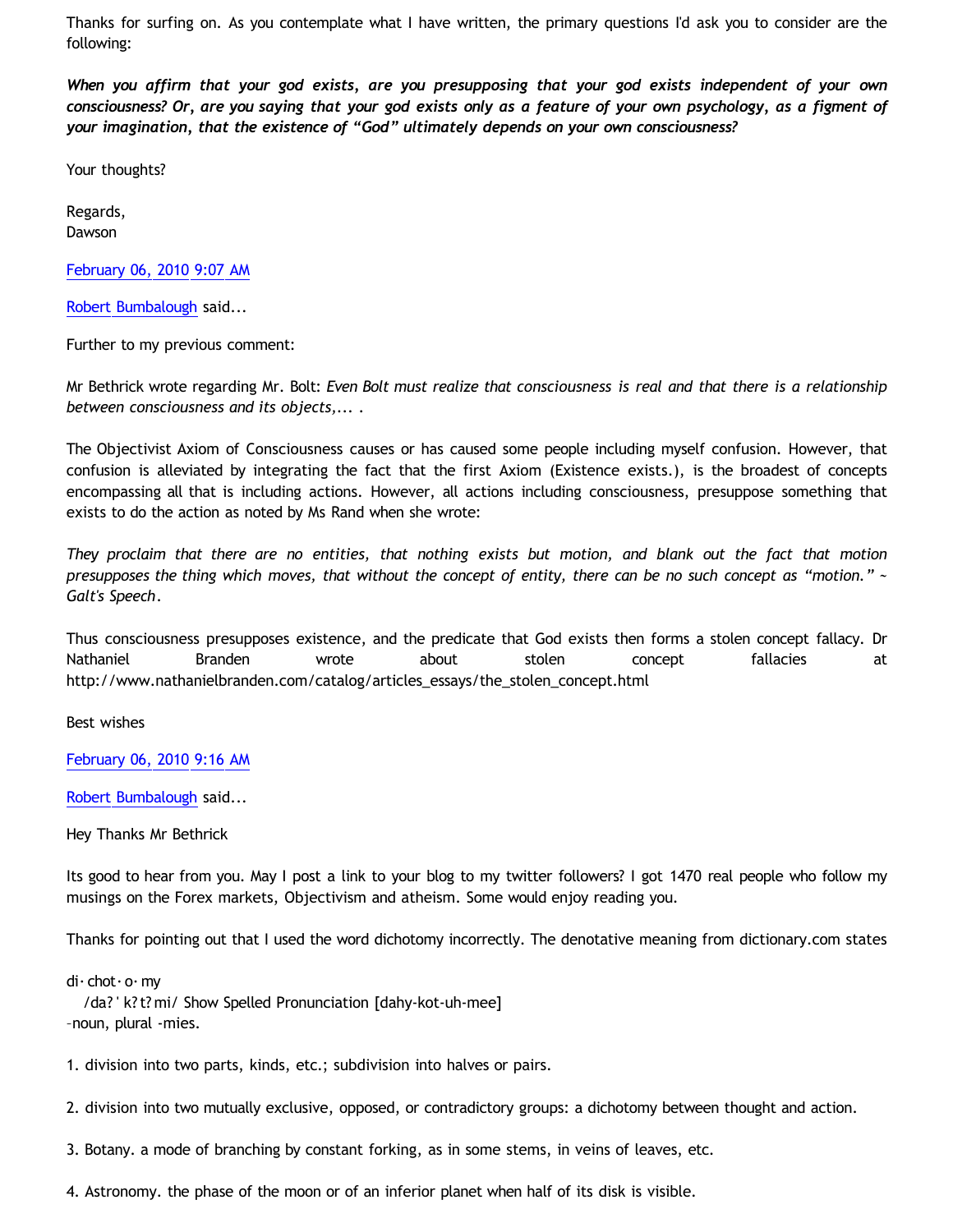The third and forth meanings can be dismissed in the current context. My use of the word was incorrect because division into two parts is not characteristic of consciousness as it is an irreducible primary. This despite that our brains are composed of multiple cerebral systems that have distinctive independent evolutionary lineages. The brain works as a gestalts to produce our consciousness. This alone is sufficient to show theistic belief is unwarranted.

Its time for me to take my dogs to the park as they are reminding me even now. Once again many thanks.

Robert aka FX\_Infidel on twitter

[February 06, 2010 9:30 AM](http://bahnsenburner.blogspot.com/2010/02/2093541974343838020)

[Bahnsen Burner](http://www.blogger.com/profile/11030029491768748360) said...

Good points, Robert. Yes, consciousness presupposes existence in three primary ways: 1) by its nature as inherently relational (consciousness \*of\* an object); 2) as an active product of something which exists (i.e., the organism which possesses consciousness); and 3) it has a purpose, namely to help an organism survive (try surviving without being consciousness of anything).

But pointing out the primacy of existence annoys those who wish to evade it. I'm reminded of Porter's comment about the primacy of existence:

**"It hasn't been explicitly articulated [until Rand] so philosophers feel no discomfort in straddling it. But, like Ayn Rand's axiomatic concepts, they have to assume it in every assertion. Even when denying it as well."** (ARTK, p. 199)

In my experience, raising the issue of metaphysical primacy in a debate with a theist (especially presuppositionalists) tends to draw silence from Objectivism's opponents. It's a weapon of mass destruction against theistic worldviews, and as such, it's precisely what presuppositionalists \*wish\* they had in their apologetic arsenal, but don't.

Regards, Dawson

[February 06, 2010 10:53 AM](http://bahnsenburner.blogspot.com/2010/02/2122474892399998744)

[Bahnsen Burner](http://www.blogger.com/profile/11030029491768748360) said...

By the way, Robert, I forgot to mention: Yes, you are certainly welcome to post links to my blog on your site. I would be happy to welcome new readers.

Regards, Dawson

[February 06, 2010 12:48 PM](http://bahnsenburner.blogspot.com/2010/02/4077344545805469835)

[Justin](http://www.blogger.com/profile/14656676015434246035) said...

Dawson,

Since I surrendered my life to Jesus Christ, I've noticed the impressive number of blogs and videos dedicated to atheists and their pursuit to declare that God cannot be effectively explained or rationalized in any manner. Before this time, I simply did not pay any attention to the effort. During my meanderings from Christian web page to Christian web page, stumbling across a site with an atheistic theme is inevitable. I'm curious as to why the majority of atheists seem to spend so much free time devoted to proving a point that we (Christians) do not have a clue about our faith and why we believe. Why is the concern even there? Why are Christians and the Bible most often centered in the scope?

It is clearly obvious that you are very well read and have an extensive knowledge on various forms of thought from multiple view points. Why don't you place your efforts elsewhere, somewhere that might be of some lasting benefit to others? What does this never ending debate gain you? I have the same question for the Christians that persist in this same manner, although I somewhat understand considering the validity of our discourse concerning the eternal destination of a person that chooses to reject the one true living God of the Bible.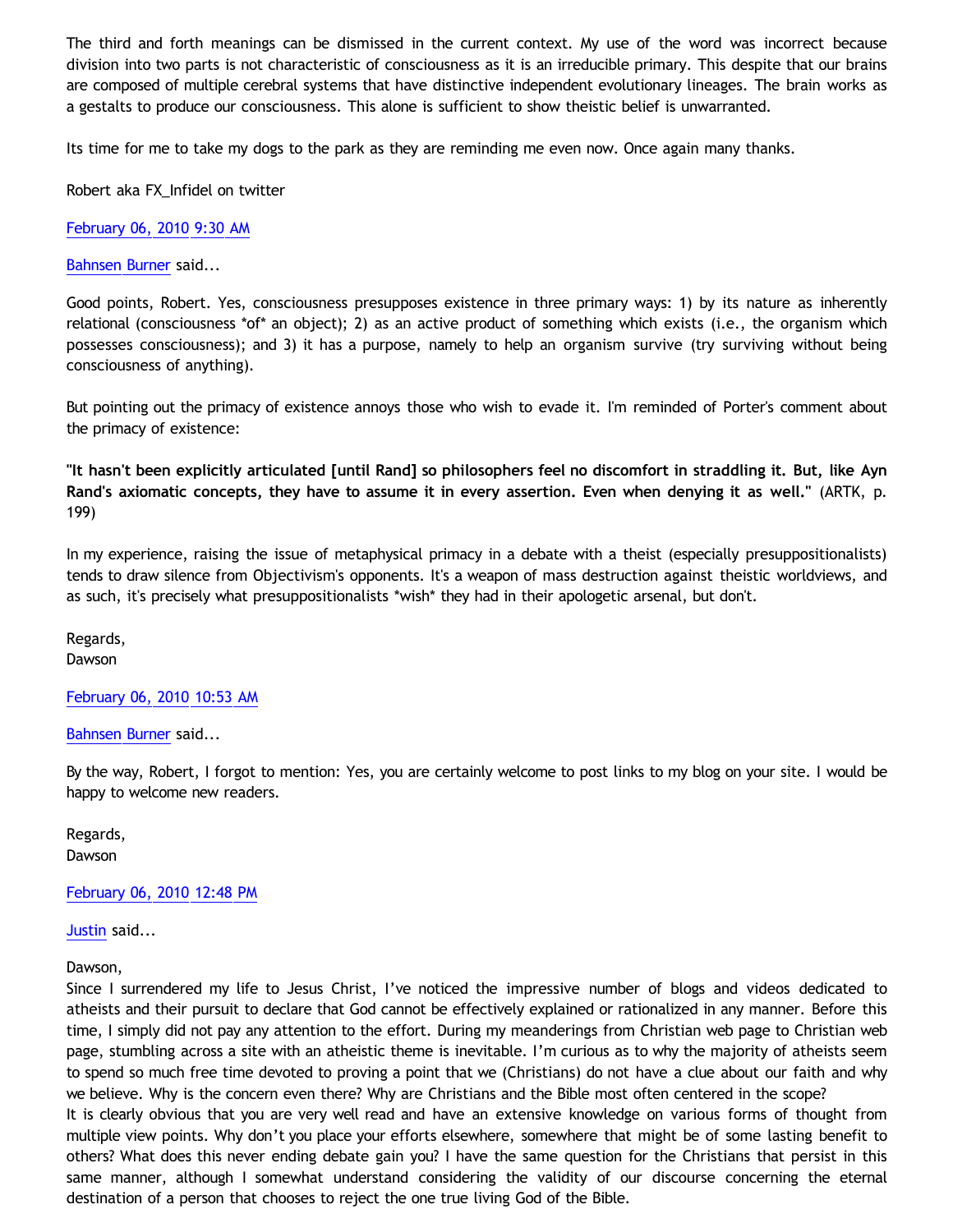It is my hope that these well crafted arguments do not add to your pride, resulting in the hardening of your heart. It is my hope that God will manifest Himself in your life in such a manner that His reality is undeniable. It is my hope that you will one day believe that the Lord Jesus died for you and was resurrected because of His perfect love for you. I will truly be praying that these words reach you well and that you are able to give them consideration. -Justin

### [February 08, 2010 3:09 PM](http://bahnsenburner.blogspot.com/2010/02/8727277945489516700)

# [C.L. Bolt](http://www.blogger.com/profile/15797112064238146744) said...

"Why don't you place your efforts elsewhere, somewhere that might be of some lasting benefit to others? What does this never ending debate gain you? I have the same question for the Christians that persist in this same manner..."

The reason the debate is "never ending" is because there are ever those who contradict the truth in this life. Scripture does not allow the Christian to turn a deaf ear and blind eye toward these people. Jesus and the Apostles were constantly engaged in debate of some sort; one cannot read the New Testament and get around this. See Acts 17 for an example. Further, Scripture obligates us to involve ourselves in this manner. See 1 Peter 3.15 for an example. Your first question implies that such practices have no lasting benefit for others, but this is not the case. If you do not have reasons for why you believe what you do, or if you are in some sense unable to answer those who contradict the truth that is fine, but do not come down on others for doing what they are supposed to be doing.

[February 09, 2010 12:01 PM](http://bahnsenburner.blogspot.com/2010/02/9142735388631781542)

[Bahnsen Burner](http://www.blogger.com/profile/11030029491768748360) said...

Hello Justin,

Thank you for your comments.

Unlike Chris Bolt, who believes that he is obligated to engage in debate, I see it as a choice which one makes freely. And in fact, very little debate seems to take place once I come onto the scene. More on that below. Let me stress this: Christians defend their worldview as a response to "duty." By contrast, I write in pursuit of *value*.

You asked: "Why is the concern even there? Why are Christians and the Bible most often centered in the scope?"

This is a very good question, my answer to which could occupy at least a blog post of its own. But let me just make a few remarks here. For one, I enjoy penning out and defending my verdicts. It is a most profound pleasure for me. Also, I write what I know, what I have learned, what I have discovered. I write first of all because it helps me understand why I hold the principles I do. But why Christianity? My writing actually targets more than just Christianity – the truths which I argue for and endorse can easily be applied to other forms of mysticism. But Christianity occupies my efforts for several reasons. One, I know Christianity, both as an insider as well as an Objectivist. I don't know much about biochemical engineering, so I wouldn't choose that as my subject matter. Two, Christianity has had an enormous influence on western culture, and it is my culture just as much as it is any Christian's. History tells us what happens when a worldview like Christianity seizes control of a culture. It's not pretty. I cannot in good conscience sit on my hands while I know how devastating an effect Christianity can have on our culture, on our lives, on our future, if people who know better, like myself, don't do anything about it. It's my own form of activism.

You asked: "Why don't you place your efforts elsewhere, somewhere that might be of some lasting benefit to others?"

I do not know what lasting benefit others may take away from reading something I have written. I doubt you know as well. However, many have written to me, both in public comments as well as in private correspondence, to thank me for my work. I am deeply gratified by this. However, "benefiting others" is not my primary concern. I do not write for others, so much as I write for myself. For it is in my *self* that I live, move and have my being. I write to have my say, and having my say brings me great happiness, immeasurable pleasure, and a very deep sense of reward unlike virtually anything else I have ever done (performing my own music live is a close second). So please make a note of this: my writing is a purely *selfish* activity for me, and I am very proud of my work. (Do you think one should occupy his time with something he's not proud of?)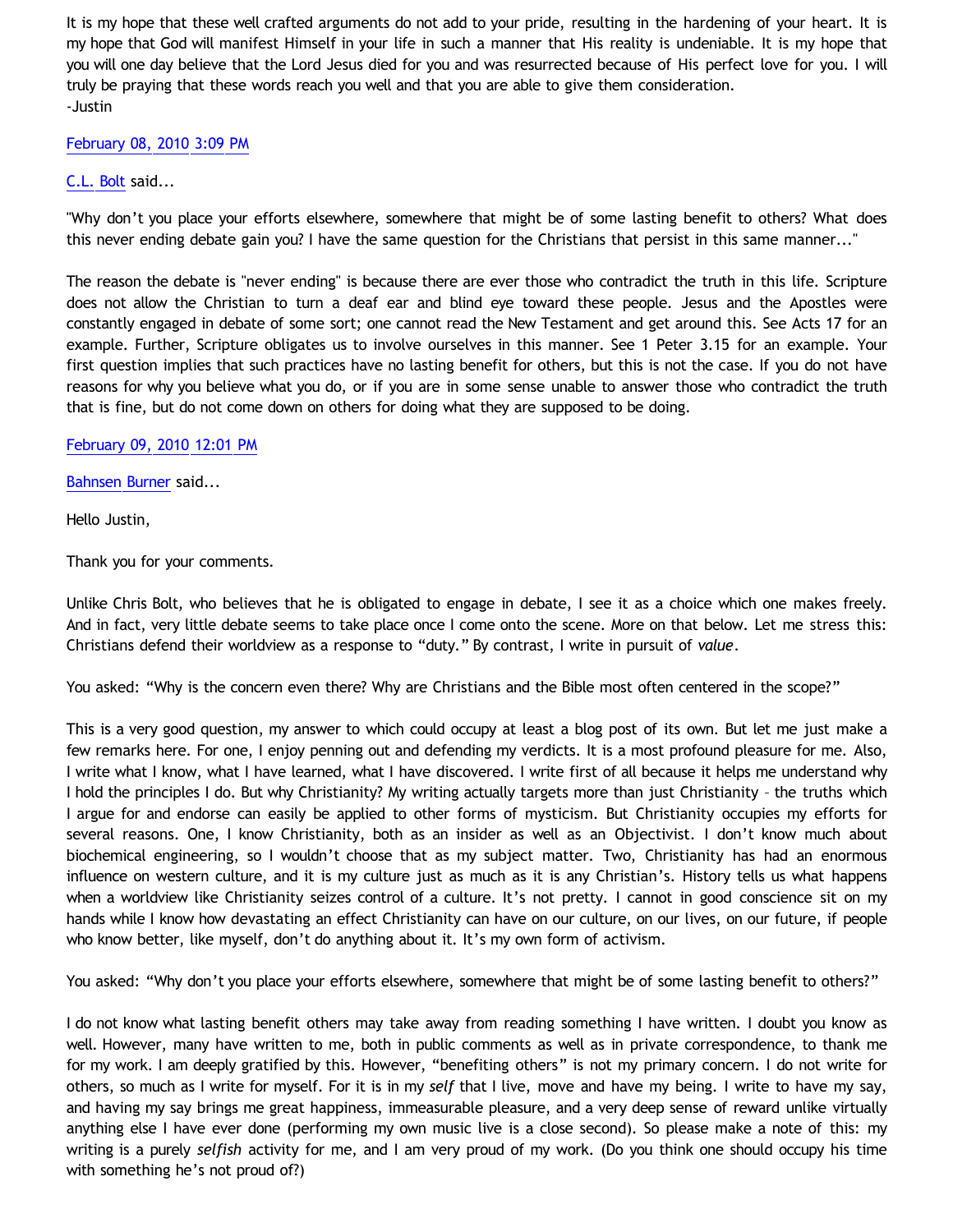You asked "What does this never ending debate gain you?"

Actually, very few seem willing to debate me, even after I have engaged them or interacted with their position statements. I almost get the impression that, once I've had my say on a topic, debate seems to cease. Take Chris Bolt for example. I've asked him simply to address a couple questions which I posed in my blog above. He should have no difficulty answering them. But for some reason, he remains silent. Meanwhile, he tells us that his bible instructs – indeed "obligates" - him to engage non-believers in debate. Don't you find that odd?

Anyway, I hope these meager comments help shed some light on my motivations.

Regards, Dawson

[February 09, 2010 8:25 PM](http://bahnsenburner.blogspot.com/2010/02/1247108921546280608)

[C.L. Bolt](http://www.blogger.com/profile/15797112064238146744) said...

My position is not reducible to Kantian duty ethics. When I affirm that my God exists, I am presupposing (odd word there but that is okay) that God exists but not doing so independently of my own consciousness since consciousness is necessary for affirmation. God does exist independently of my own consciousness.

### [February 10, 2010 12:20 AM](http://bahnsenburner.blogspot.com/2010/02/2026952013843512990)

[Bahnsen Burner](http://www.blogger.com/profile/11030029491768748360) said...

Chris: "My position is not reducible to Kantian duty ethics."

No one said anything about Kant or your position reducing to Kant's. You believe you have a duty to obey your god. You believe that your primary moral imperative is to obey your god's commandments. This is a type of duty-based ethics, however you choose to slice it. Duty-based ethics was around long before Kant. He simply sought to rarefy it.

On the Christian worldview, morality is all about subordinating one's mind to the control of another mind. This is the root of the sacrificial ethics modeled by Christ on the cross. It is also the same operative ethical premise found in any collectivist state: the individual is expected to sacrifice himself, either to the politicians, to his neighbors, or to the " greater good," etc.

For some additional thoughts on morality, see my blog [Hitler vs. Mother Theresa: Antithesis or Symbiosis?](http://bahnsenburner.blogspot.com/2006/04/hitler-vs-mother-theresa-antithesis-or.html)

Chris: "When I affirm that my God exists, I am presupposing (odd word there but that is okay) that God exists but not doing so independently of my own consciousness since consciousness is necessary for affirmation."

Of course: affirmation is a type of conscious activity. You must be conscious in order to affirm anything.

Chris: "God does exist independently of my own consciousness."

See, I was right. You *do* make use of the primacy of existence principle when you affirm your god-belief. But this probably had to be pointed out to you as Christianity does not make this fact explicit. Nor is Christian theology consistent with this metaphysics. When it gets to the Christian god, does the universe exist independent of its consciousness? No, it doesn't. First, according to the Christian myth, the universe was *created* by your god's consciousness. The Christian god essentially commanded it into existence. On this view, the existence of the universe is a consequence of some conscious activity performed by your god. So here we have a metaphysics in which existence depends on consciousness.

How about the identity of the things which exist in the universe? This too is ultimately dependent on someone's consciousness. Not only did the Christian god, according to Christianity, create all the things which exist in the universe, it gave them their identities as well. *What* they are depends on some action of consciousness. Again, more primacy of consciousness.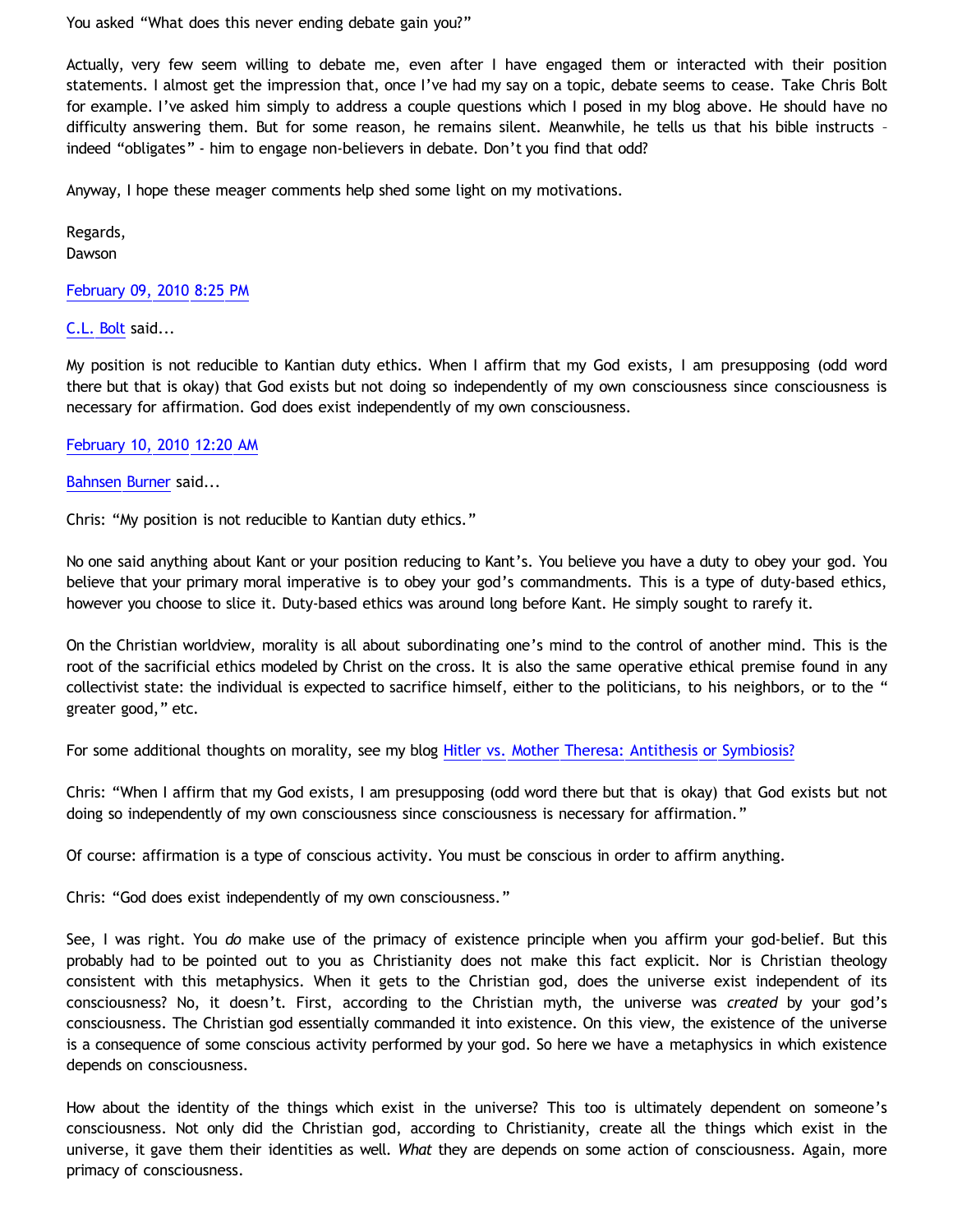How about the actions which those entities perform? This too, according to what the Christian worldview teaches, is another expression of the primacy of consciousness. As Van Til puts it, "God controls whatsoever comes to pass" (*The Defense of the Faith*, p. 160). How does the Christian do this? By means of conscious activity: it chooses, it plans, it thinks, it commands, and all objects distinct from its consciousness conform to the contents of its consciousness.

As I explained in my blog, the primacy of consciousness is the metaphysics of subjectivism. When confronted with this analysis, Christian apologist Paul Manata had no alternative but to make the following concession to my case: "in theism, there's a sense in which reality is subjective - based on the divine mind" (see my blog [Theism and Subjective](http://bahnsenburner.blogspot.com/2006/12/theism-and-subjective-metaphysics.html) [Metaphysics](http://bahnsenburner.blogspot.com/2006/12/theism-and-subjective-metaphysics.html)). If your worldview in any way teaches that reality, the universe, the world, etc., depends or is based on the conscious activity of some mind (either real or imagined), your worldview is premised on metaphysical subjectivism.

So, Chris, you make use of the primacy of existence in affirming *that* your god exists (by intending to mean that it exists independent of your consciousness), while asserting the primacy of consciousness in the *content* of what you are affirming. Consequently, your metaphysical assumptions are systemically in direct conflict with themselves.

Regards, Dawson

### [February 10, 2010 7:11 AM](http://bahnsenburner.blogspot.com/2010/02/2988767238838127744)

### [C.L. Bolt](http://www.blogger.com/profile/15797112064238146744) said...

One of your readers wrote, "I understand the primacy of existence as objects of consciousness hold primacy over the subjects and the primacy of consciousness affirming the opposite. But I do not see the problem in affirming that existence exists, existence has metaphysical primacy and that God exists. Where lies the violation in asserting that existence exists and so does God?"

You responded, "Questions such as this suggest to me that the one posing it either does not really grasp what the issue of metaphysical primacy deals with, or that he is not integrating what the issue of metaphysical primacy addresses with what theism entails."

I do not see where you address where the reader has gone wrong in his or her understanding of metaphysical primacy or its relation to theism. The reader is asking about the existence of God, and you go on to write about what it means to say that God is conscious. While this is true, God exists. Where do you answer the question that your reader posed to you concerning the \*existence\* of God?

### [February 10, 2010 6:43 PM](http://bahnsenburner.blogspot.com/2010/02/7648743535476590564)

### [C.L. Bolt](http://www.blogger.com/profile/15797112064238146744) said...

Actually I just noticed that your reader wrote the issue out backwards, but my question should still apply.

Also, how does the fact that consciousness itself exists play into this?

### [February 10, 2010 6:54 PM](http://bahnsenburner.blogspot.com/2010/02/7135976012776093909)

### [Bahnsen Burner](http://www.blogger.com/profile/11030029491768748360) said...

Chris: "I do not see where you address where the reader has gone wrong in his or her understanding of metaphysical primacy or its relation to theism."

I address this in my paragraph which begins with the following statement:

*So in making the statement "existence exists and so does God," one is in fact declaring "existence exists independent of consciousness, and so does this consciousness upon which existence depends," which is a direct self-contradiction.*

The primacy of existence holds that existence exists independent of consciousness. Affirming that a god exists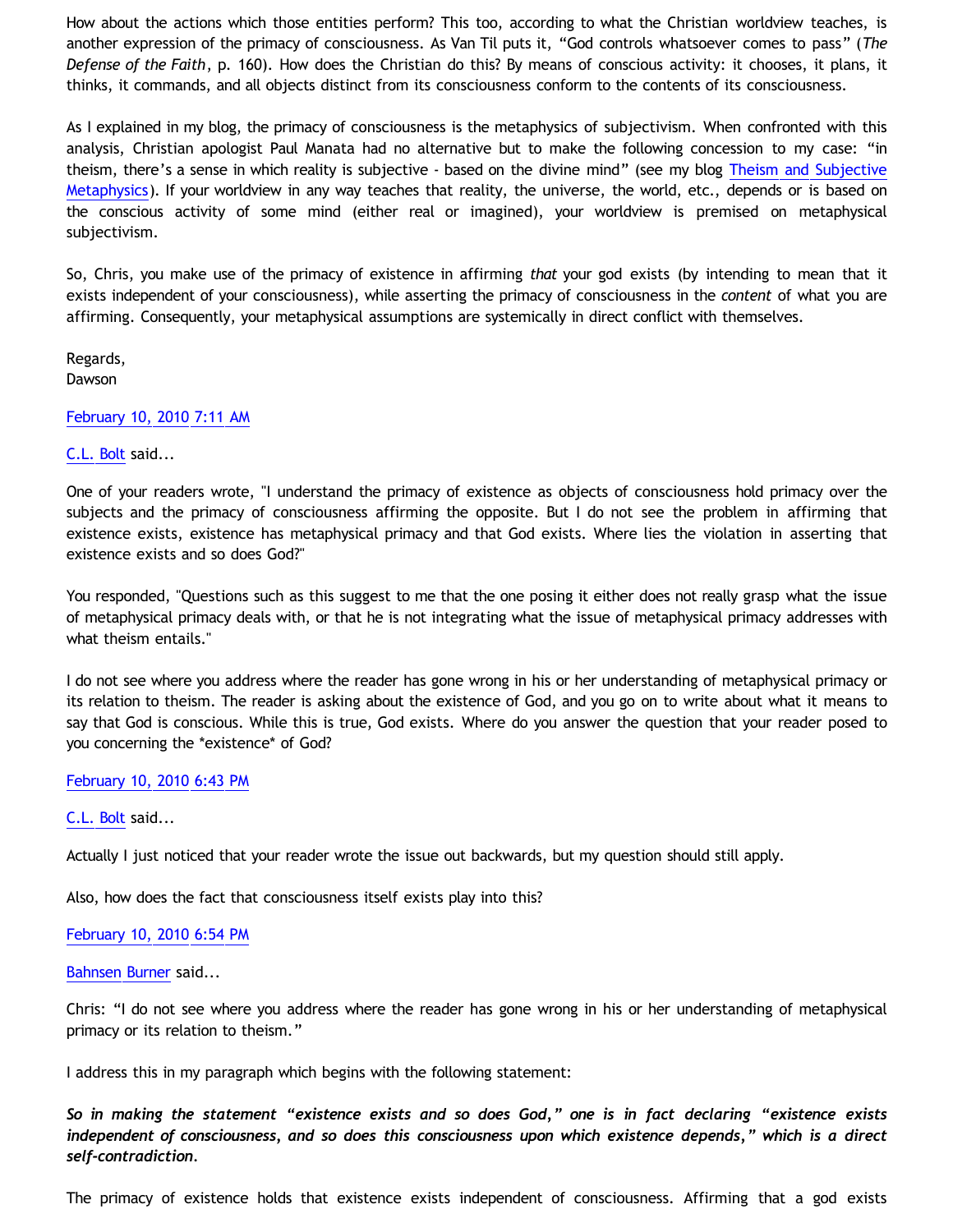translates to affirming that there exists a consciousness upon which existence depends. Essentially it's saying: existence exists independent of consciousness *and* existence depends on consciousness.

Chris: "The reader is asking about the existence of God,"

Actually, the reader is asking why *affirming* both the primacy of existence *and* the existence of a god is problematic. The very notion of a god assumes the primacy of consciousness, which contradicts the primacy of existence.

Chris: "Also, how does the fact that consciousness itself exists play into this?"

It's not clear to me what you're asking here. Can you restate? Or did anything I say above answer your question?

Regards, **Dawson** 

[February 10, 2010 8:26 PM](http://bahnsenburner.blogspot.com/2010/02/3684283998570146342)

[Clint Wells](http://www.blogger.com/profile/00726223936040053389) said...

Hi Dawson -

I just wanted to take a moment to say thank you for this tremendous blog. Over the last year I have come to reject Christianity, a faith I held (reformed persuasion) for nearly ten years. This has been a difficult but immeasurably satisfying endeavor. It's difficult here in the south. It's been a harrowing experience personally with my family and friends as well as professionally as a musician.

Because of my career in music I had a fairly well read blog and reputation within a lot of Christian circles. This has provided many opportunities to informally debate Christians. Your writing has been an extremely informative and reliable resource. I'm particularly debating some presuppositionalist seminary students and have referred to your blog several times as an aid in articulating a rebuttal to their claims.

Sorry to dump this here. I briefly searched for a personal e-mail address and could not find one.

Clint Wells

[February 10, 2010 8:45 PM](http://bahnsenburner.blogspot.com/2010/02/5477290384055096540)

[C.L. Bolt](http://www.blogger.com/profile/15797112064238146744) said...

"Affirming that a god exists translates to affirming that there exists a consciousness upon which existence depends."

In what way is the existence of God dependent upon consciousness?

I think what I am trying to get at with the other question is how any view could ever affirm the primacy of consciousness since consciousness itself exists. I think I understand that this is precisely what you are saying - no view can, \*consistently\* - but how can an inconsistency even be brought to bear upon the discussion when consciousness itself is existence? In other words, in affirming the primacy of consciousness one is in actuality affirming the primacy of existence since consciousness exists. Thus in charging a view with holding to the primacy of consciousness the adherent may simply respond, "But consciousness exists." Does this make sense?

### [February 10, 2010 8:50 PM](http://bahnsenburner.blogspot.com/2010/02/8681081602761199351)

[Bahnsen Burner](http://www.blogger.com/profile/11030029491768748360) said...

Part 1:

Chris: "In what way is the existence of God dependent upon consciousness?"

I don't think there is a god in the first place. So your question seems confused to me.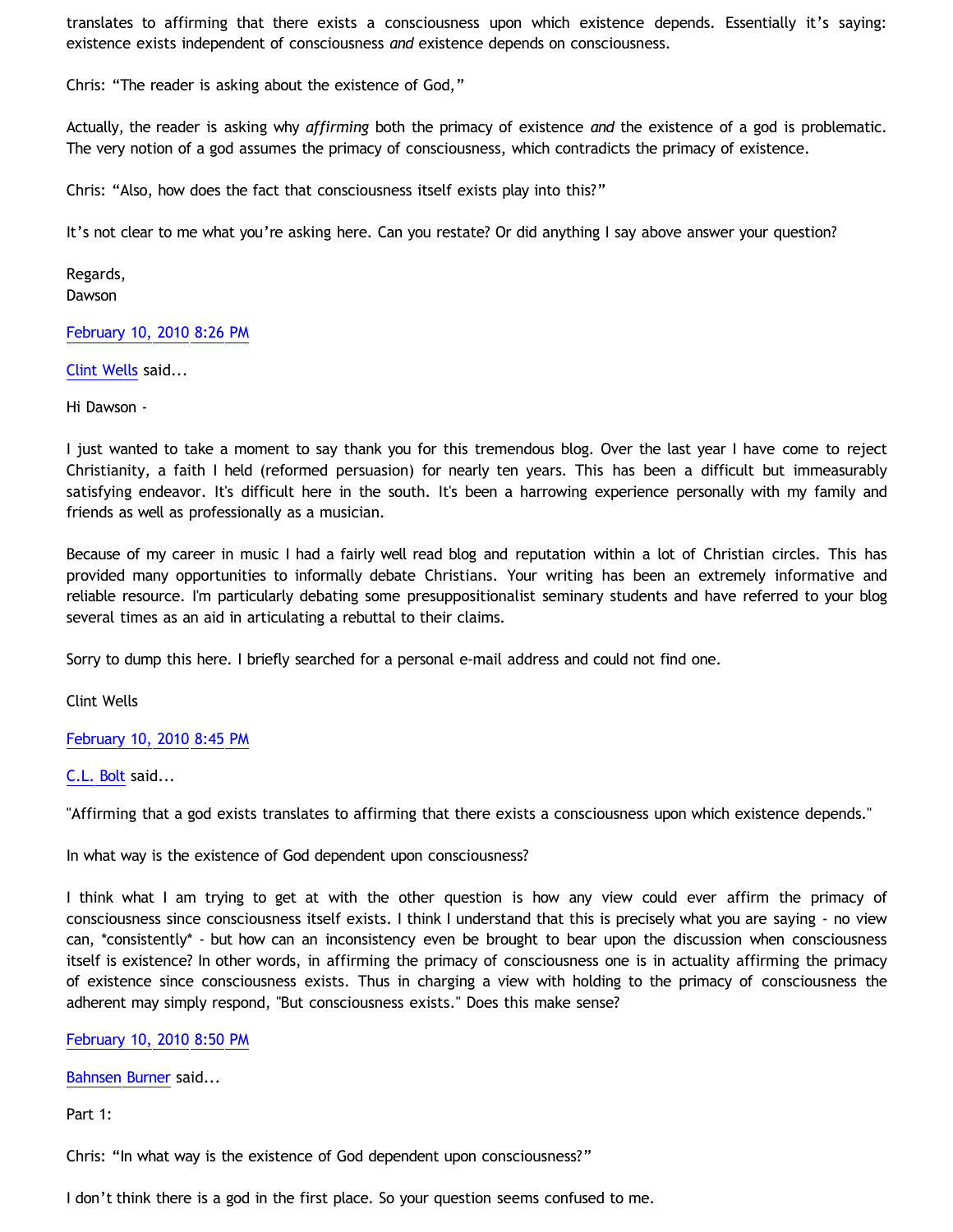You hold that the existence of the universe depends on your god's conscious activity, do you not? You believe it created the universe, gave everything in the universe its identity, and controls everything that happens in the universe by means of its will – i.e., by some conscious activity. Right? So by affirming the existence of your god, you are affirming the primacy of consciousness.

Also, I would not say that "the existence of God [is] dependent upon consciousness," but rather that the *notion* of " God" is dependent on consciousness (specifically, as a concoction of the believer's imagination).

Chris: "I think what I am trying to get at with the other question is how any view could ever affirm the primacy of consciousness since consciousness itself exists. I think I understand that this is precisely what you are saying - no view can, \*consistently\*"

Right – to affirm a position as truly representing reality is to make use of the primacy of existence principle. To say "X is the case," one implicitly means "X is the case *independent of anyone's wishes, denials, ignorance, preferences, temper tantrums, etc.*" So in affirming a position which reduces to the primacy of consciousness (such as theism does), is to make use of a principle in affirming its (alleged) truth while assuming another principle which contradicts that principle in its content. The result is a performative inconsistency at the most fundamental level of cognition. By its nature, it cannot be true since it is self-undermining.

Chris: "but how can an inconsistency even be brought to bear upon the discussion when consciousness itself is existence?"

Careful here. The concepts 'consciousness' and 'existence' do not refer to the same unit classes. The concept ' existence' is much, much wider than the concept 'consciousness'. The concept 'existence' includes things which possess consciousness (such as human beings, mammals, reptiles, etc.) as well as things which do not possess consciousness (such as rocks, trees, rivers, clouds, rubber bands, automobiles, etc.).

Chris: "In other words, in affirming the primacy of consciousness one is in actuality affirming the primacy of existence since consciousness exists."

Not exactly. In affirming a position which assumes or reduces to the primacy of consciousness, one is *making use* of the primacy of existence, but he's probably not aware of it, since his worldview does not make the issue of metaphysical primacy an explicit point of teaching. Christianity is a case in point. Where, for instance, does either Noah, Abraham, Moses, Isaiah, Obadiah, Jesus or Saul of Tarsus ever weigh in on the issue of metaphysical primacy? Nowhere that I can see.

[continued]

[February 10, 2010 9:18 PM](http://bahnsenburner.blogspot.com/2010/02/2172359355933455792)

[Bahnsen Burner](http://www.blogger.com/profile/11030029491768748360) said...

Part 2

Chris: "Thus in charging a view with holding to the primacy of consciousness the adherent may simply respond, 'But consciousness exists.' Does this make sense?"

The adherent can say whatever he wants. Simply saying "But consciousness exists" does not address the issue, since the fact that consciousness exists is not under dispute. Objectivism, for instance, which affirms the primacy of existence and rejects the primacy of consciousness, explicitly identifies the fact that consciousness exists as one of its primary axioms. By charging a position with assuming or holding the primacy of consciousness, one is not denying the fact that consciousness exists.

Rather, when Objectivists point out that a position assumes or holds the primacy of consciousness, they are pointing out that the position has reversed the proper orientation between a subject and its objects in some manner.

To help one theist grasp this point in the case of his god-belief, I asked the following two questions (cf. [here\)](http://bahnsenburner.blogspot.com/2008/12/inherent-subjectivism-of-god-belief.html):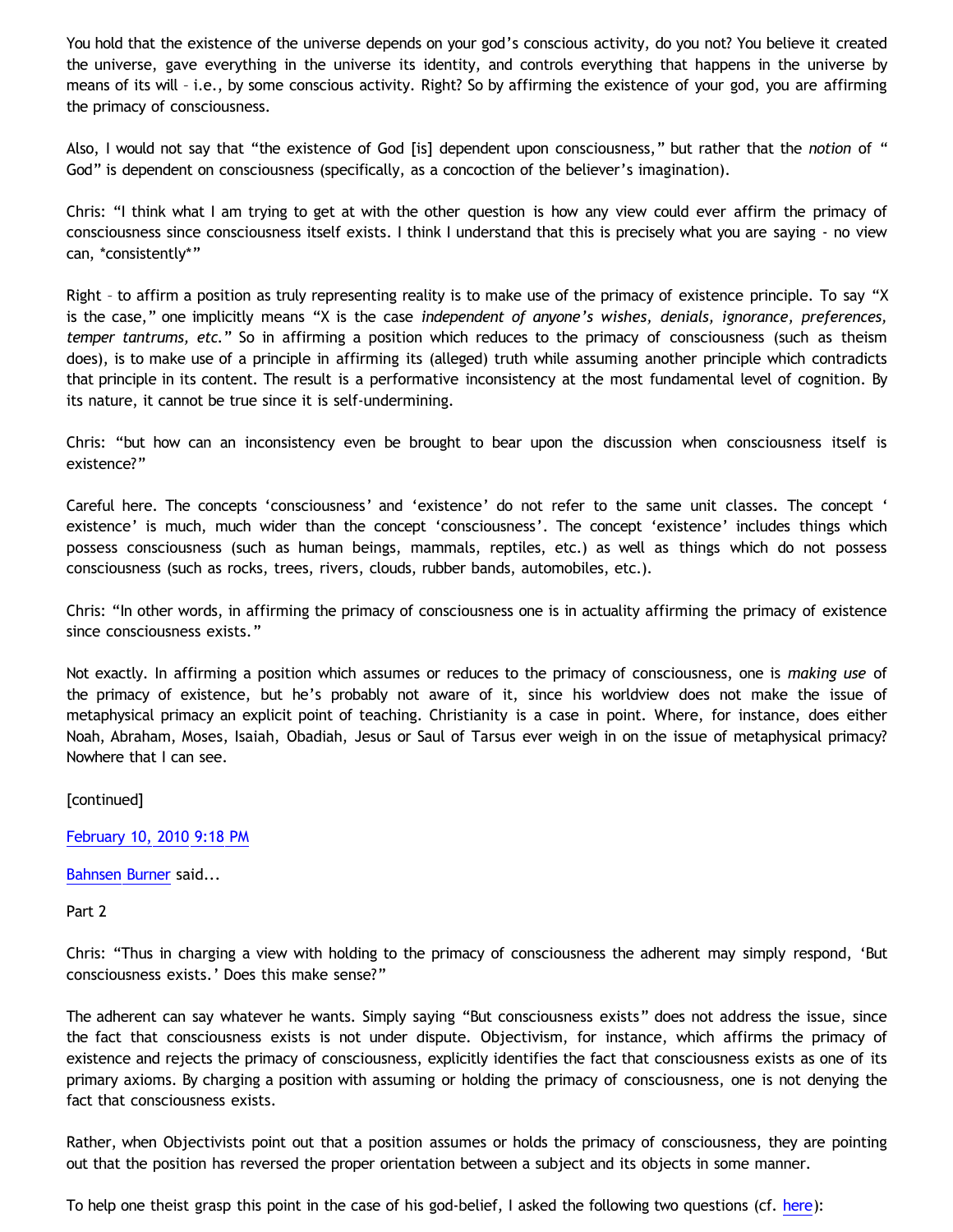1. Is your god conscious?

2. If yes, what is the orientation between the Christian god as a subject of consciousness and the objects of its consciousness?

Unfortunately, he ended up resisting a little more and then fleeing the conversation after I addressed his further concerns.

Regards, Dawson

[February 10, 2010 9:20 PM](http://bahnsenburner.blogspot.com/2010/02/321238798192338024)

[Bahnsen Burner](http://www.blogger.com/profile/11030029491768748360) said...

Hello Clint,

Welcome to my blog, and thank you for your nice comment. Congratulations on your Declaration of Independence! Please know that I am not just trying to be cozy when I say that I can relate to what you say. My emancipation ultimately resulted from a single choice: to be honest to myself. I realized that while I was trying to go along with the Christian worldview, I was being terribly dishonest to myself. I invite all Christians to consider making this choice, but I realize that it can be emotionally painful to make the first step. It's difficult to understand that there's a most enriching reward to be gained. Even harder when your worldview teaches you that personal gain is wicked.

You can e-mail me at: sortion at hotmail dot com.

Regards, Dawson

[February 10, 2010 9:28 PM](http://bahnsenburner.blogspot.com/2010/02/6670585355874042864)

[C.L. Bolt](http://www.blogger.com/profile/15797112064238146744) said...

"You hold that the existence of the universe depends on your god's conscious activity, do you not?"

I do.

"You believe it created the universe, gave everything in the universe its identity, and controls everything that happens in the universe by means of its will – i.e., by some conscious activity. Right?"

Right.

"So by affirming the existence of your god, you are affirming the primacy of consciousness."

If God were to exist how would it follow that his consciousness is that upon which the existence of God depends? ("...so does this consciousness upon which existence depends...")

### [February 10, 2010 10:05 PM](http://bahnsenburner.blogspot.com/2010/02/7135687383734763106)

# [NAL](http://www.blogger.com/profile/12244370945682162312) said...

Maybe the concepts should be called the "primacy of consciousness" and the "primacy of existence of everything except consciousness." But that just doesn't roll off the tongue.

In order to achieve metaphysical primacy, the two concepts must be disjoint. I think the "primacy of existence of everything except consciousness" is implicit in the concept of "primacy of existence".

Anyway, a good point that I had not considered.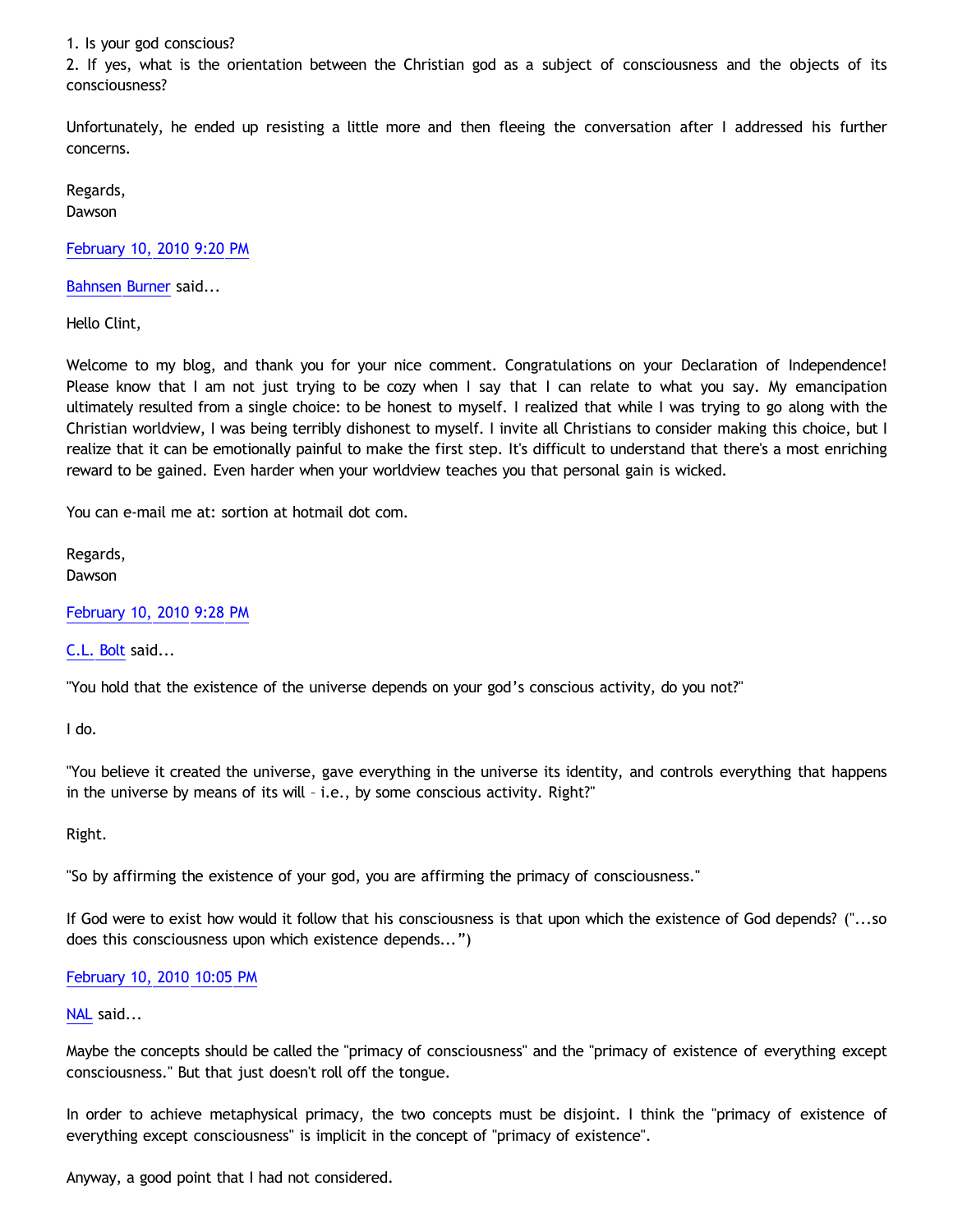[Bahnsen Burner](http://www.blogger.com/profile/11030029491768748360) said...

Chris,

Look at what you just affirmed - that the existence of the universe depends on your god's conscious activity. That's existence depending on consciousness. Do you not see how your god's "sovereignty" and "control" of everything in the universe constitutes an expression of the primacy of consciousness? Does not your god's will (a form of consciousness) call all the shots always, everywhere and in every thing? Is anything distinct from your god's consciousness independent of its will, its "plan," its intentions? Isn't everything subject to its will? What holds metaphysical primacy in the relationship between your god as a consciousness and everything in its scope of awareness: your god as conscious subject, or the objects it is said to have created? Everything Christians say about their god points to their god as the one holding metaphysical primacy, and all its objects conforming to its will. That's the primacy of consciousness, Chris.

In terms of the subject-object relationship, this entails that the objects of consciousness depend on and conform to the subject of consciousness. Your god (the subject of its own consciousness) creates, orders, and controls all the objects of its consciousness. This means: in the subject-object relationship in which your god participates as a subject, the subject (your god) holds metaphysical primacy over the objects of its consciousness. In other words, consciousness holds metaphysical primacy. The existence, identity and causal potentiality of all objects distinct from the subject depends on consciousness. This is metaphysical subjectivism to a T, since the \*subject\* holds metaphysical primacy over its objects, not the other way around.

Are you really having trouble seeing this?

Consider this question: do you believe that your god (as a subject of consciousness) has the same orientation with respect to the objects of its consciousness, that you have as a subject with respect to the objects of your consciousness?

I strongly doubt that you do.

Now you may be saying (as many theists have said before), that your god's existence itself does not depend on anyone's consciousness. This can only mean that the Christian worldview consists of inconsistent metaphysics: in the case of your god, it exists independent of consciousness (since presumably it did not create itself by an act of consciousness, and neither did anything else), while everything distinct from your god was created by an act of consciousness.

Christian apologist Drew Lewis attempted to defend Christianity from my critique in a similar manner, insisting that " God exists objectively and based on no subjective cause. He didn't create Himself." At the same time, he affirms: "I do believe that whatever else exists is created by Him."

In response to this, I [explained](http://bahnsenburner.blogspot.com/2008/12/inherent-subjectivism-of-god-belief.html):

*the objection here is that Christian god-belief is not subjective because it holds that the Christian god did not create itself. Now it's well and good that a system of god-belief holds that its god did not create itself. Unfortunately, this does not sanitize god-belief from its inherent subjectivism. The Objectivist argument which I defend is not that god-belief is subjective because its god allegedly created itself. Rather, the argument is that god-belief is subjective because it ascribes metaphysical primacy to a subject (e.g., "God's will") over any and all of its objects, regardless of whether or not that subject is said to have created itself. That is where the root of subjectivism lies in the Christian worldview: in the relationship between its god as a subject and any objects distinct from itself.*

If what you're trying to get at is what Drew Lewis already tried to get at, it's already been taken care of.

Any other questions?

Regards, Dawson